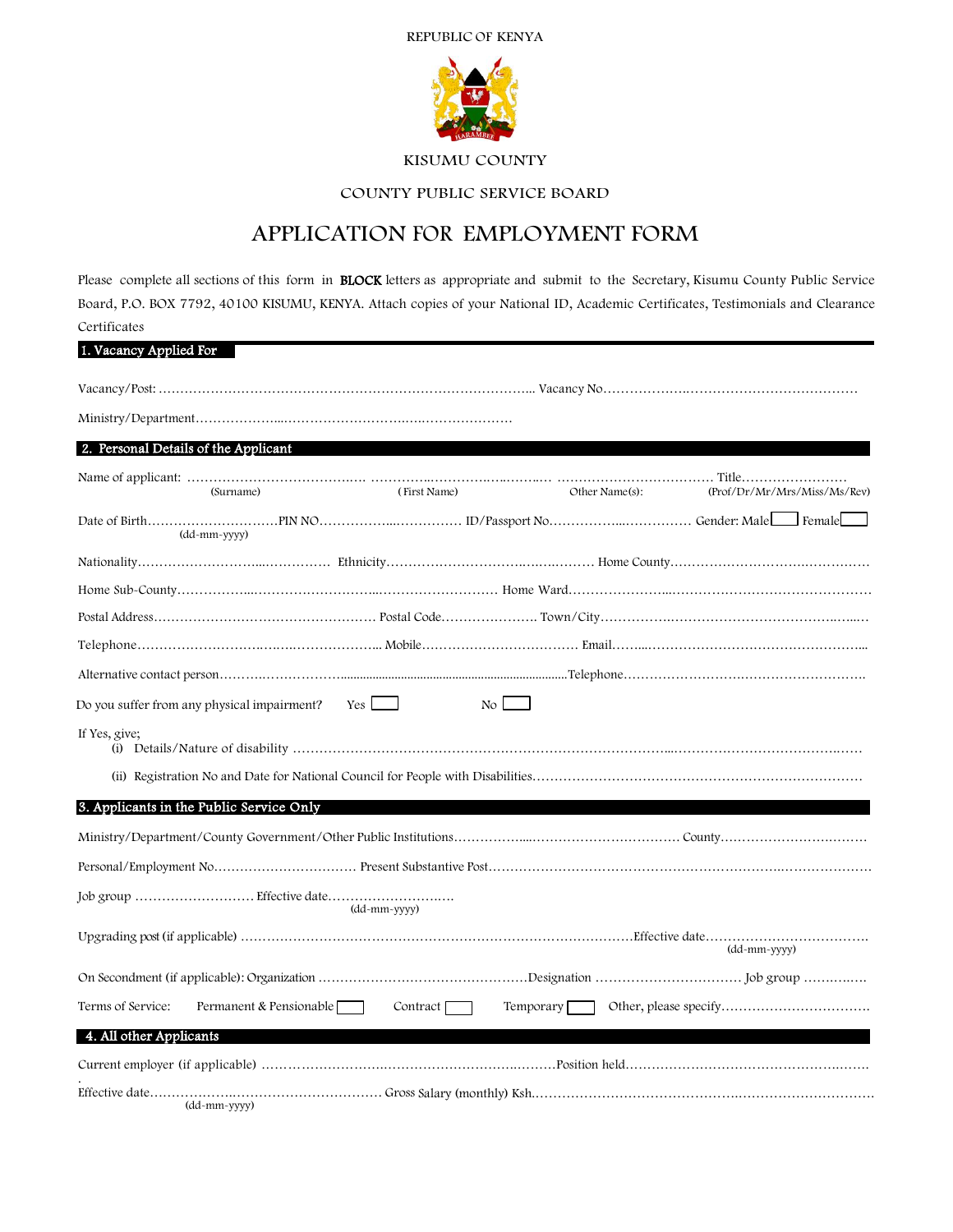| 5. Other Personal Details                                                                                        |              |
|------------------------------------------------------------------------------------------------------------------|--------------|
| Have you ever been convicted of any criminal offences or a subject of probation order?<br>$Yes \perp$<br>No.     |              |
|                                                                                                                  |              |
| Have you ever been dismissed or otherwise removed from employment? Yes<br>No.                                    |              |
| Have you ever been interviewed by Kisumu County Public Service Board before? Yes<br>$\overline{N_{\mathcal{O}}}$ | (dd-mm-yyyy) |
|                                                                                                                  |              |
|                                                                                                                  | (dd-mm-yyyy) |

(Declaring the above information will not necessarily debar an applicant from employment in Public Service. Each case will be considered on its own merit)

# 6 Academic /Professional/Technical Qualifications (Starting with the Highest)

|      | Year | University/College/<br>Institution/School | Award/Attainment<br>(e.g Degree,<br>Diploma,<br>Certificate) | Courses<br>(e.g PhD, Msc, BA) | Subject<br>(Econ,Maths e.t.c) | Class/Grade<br>Attained |
|------|------|-------------------------------------------|--------------------------------------------------------------|-------------------------------|-------------------------------|-------------------------|
| From | To   |                                           |                                                              |                               |                               |                         |
|      |      |                                           |                                                              |                               |                               |                         |
|      |      |                                           |                                                              |                               |                               |                         |
|      |      |                                           |                                                              |                               |                               |                         |
|      |      |                                           |                                                              |                               |                               |                         |
|      |      |                                           |                                                              |                               |                               |                         |

# 7. Other Relevant Courses and Training attended Lasting not Less than One (1) Week

| Year | Institution/College | Courses | Details and Duration |
|------|---------------------|---------|----------------------|
|      |                     |         |                      |
|      |                     |         |                      |
|      |                     |         |                      |
|      |                     |         |                      |
|      |                     |         |                      |
|      |                     |         |                      |
|      |                     |         |                      |
|      |                     |         |                      |
|      |                     |         |                      |
|      |                     |         |                      |
|      |                     |         |                      |
|      |                     |         |                      |
|      |                     |         |                      |
|      |                     |         |                      |
|      |                     |         |                      |
|      |                     |         |                      |
|      |                     |         |                      |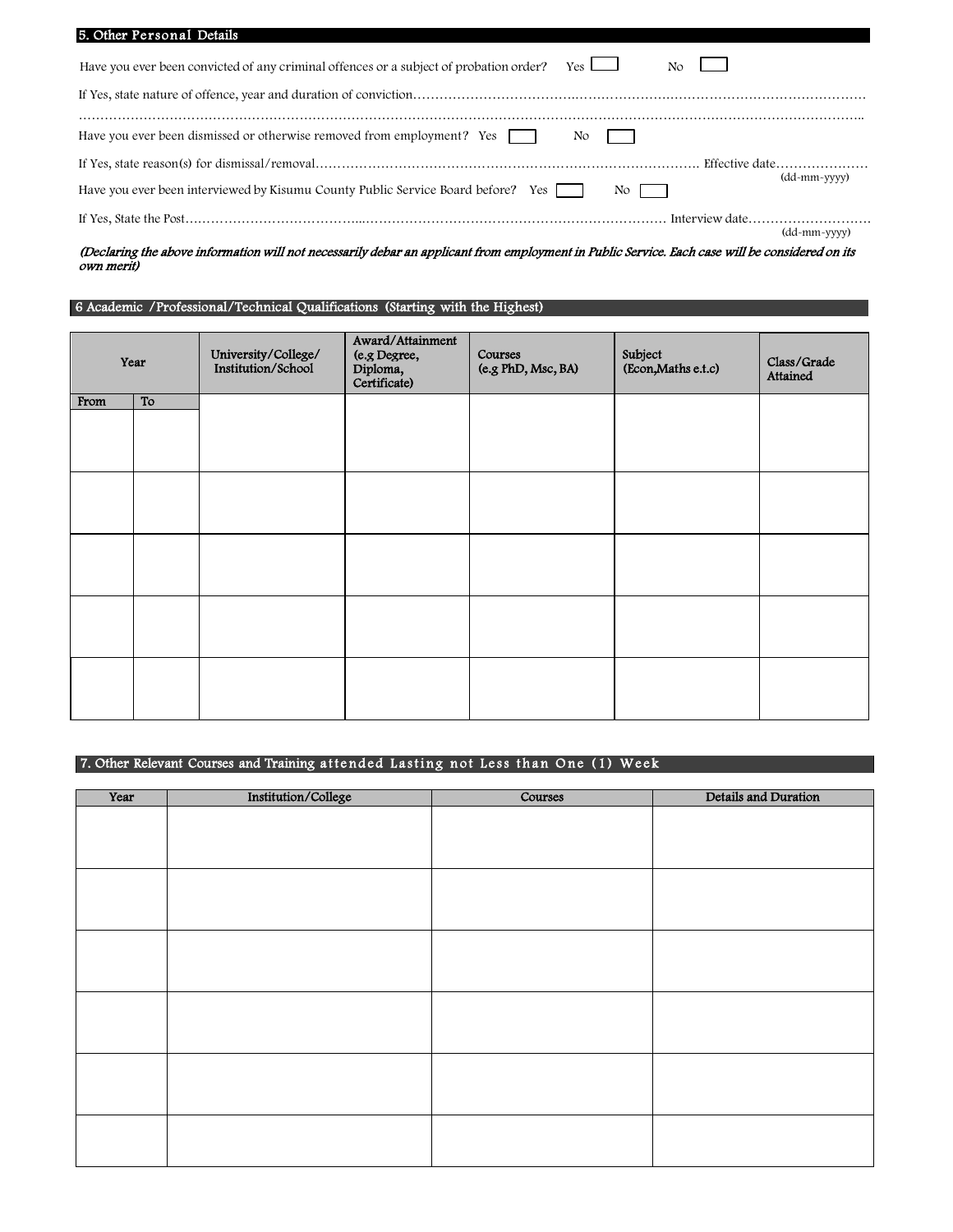| Professional Body | Membership/<br>Registration Number | Membership Type<br>(e.g. Associate, Full etc.) | Date of Renewal |
|-------------------|------------------------------------|------------------------------------------------|-----------------|
|                   |                                    |                                                |                 |
|                   |                                    |                                                |                 |
|                   |                                    |                                                |                 |
|                   |                                    |                                                |                 |
|                   |                                    |                                                |                 |
|                   |                                    |                                                |                 |

## 9. Employment Details – where applicable (starting with the current or most recent)

|                     | Year               | Employer's Name | Position/<br>Designation | Job Group/<br>Gross Monthly Salary<br>(Ksh.) |
|---------------------|--------------------|-----------------|--------------------------|----------------------------------------------|
| From<br>(dd-mm-yyy) | To<br>(dd-mm-yyyy) |                 |                          |                                              |
|                     |                    |                 |                          |                                              |
|                     |                    |                 |                          |                                              |
|                     |                    |                 |                          |                                              |
|                     |                    |                 |                          |                                              |
|                     |                    |                 |                          |                                              |
|                     |                    |                 |                          |                                              |
|                     |                    |                 |                          |                                              |
|                     |                    |                 |                          |                                              |
|                     |                    |                 |                          |                                              |
|                     |                    |                 |                          |                                              |